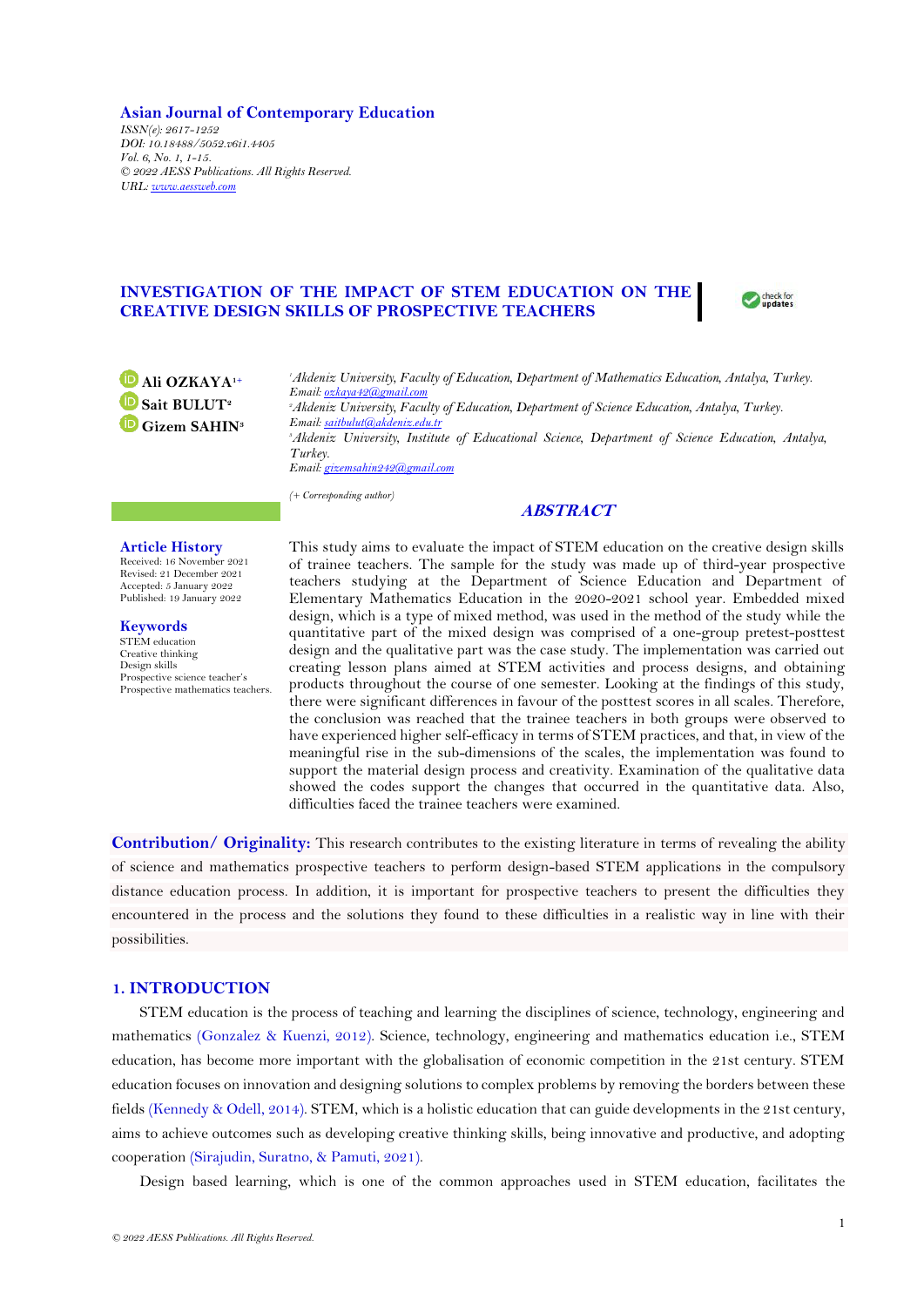integration of real-life problem-solving processes and the design processes of engineers into the classroom (Felix, 2010 as cited i[n Bozkurt and Tan \(2020\)](#page-12-0)). This approach includes the students in the design process, thereby creating an environment for both the acquisition of the lesson content and the development of design skills. Design based learning also encourages cooperation and guides learners towards teamwork [\(Kolodner, 2002\)](#page-13-2). Another positive result of this approach is that it improves the engineering knowledge of students by exposing them to the design process [\(Mehalik, Doppelt, & Schuun, 2008\)](#page-13-3). [McCormick, Murphy, and Hennessy \(1994\)](#page-13-3) talked about how since the design process could be compared to the job of problem solving, the process included the steps of defining the problem, acquiring information, creating alternative solutions, picking an appropriate solution, designing a prototype and reviewing [\(Doppelt, 2009\)](#page-13-4). Creative thinking is important int this process, which is also described as the solution generation process [\(Denson, 2015\)](#page-13-5). Even though there are many definitions of creativity in literature [\(Kale, 1994;](#page-13-6) [Sungur, 1992;](#page-14-1) [Torrance, 1962\)](#page-14-2) sensitivity in solving the problem, asking questions that go towards solving the problem, creating alternative solutions and different ideas can be considered as common points in the various definitions [\(Karaku](#page-13-7)ş, 2001). Also, creativity is one of the 21st century learning and innovation skills [\(Bozkurt & Tan,](#page-12-0)  [2020\)](#page-12-0). In order to investigate creativity in individuals, the level of creative thinking must be researched [\(Denis-Çeliker](#page-13-8)  & Balı[m, 2012\)](#page-13-8). While the word creativity may invoke fluidity, flexibility and original thinking [\(Hu & Adey, 2002;](#page-13-9) [Torrance, 1990\)](#page-14-3) used the phrase scientific creativity to describe creativity in a three-dimensional model. The three dimensions described are process, product and trait, and under these three dimensions there are, in order, imagination and thinking; originality, flexibility and fluency; science problem, science phenomena, science knowledge and technical product. As one can see, the concept of creativity includes certain attributes and these attributes can be considered prerequisites for the emergence of creativity. In light of literature, there are many studies that research creativity in education and the concepts of being design oriented/design based, while there are relatively few studies that include STEM education [\(Bozkurt, Yamak, Kirikkaya, & Kavak, 2018;](#page-12-1) [Bozkurt & Tan, 2020;](#page-12-0) Cakı[r, Yalç](#page-12-2)ın, & Yalçı[n, 2019;](#page-12-2) [Ciftçi, 2018; Cilengir-Gültekin, 2019; De Vries, 2021;](#page-12-3) [Gülhan & Sahin, 2018;](#page-13-10) Hacıoğ[lu, Yamak, & Kavak,](#page-13-11)  [2017;](#page-13-11) [Hathcock, Dickerson, Eckhoff, & Katsioloudis, 2015;](#page-13-12) [Henriksen, 2014;](#page-13-13) [Li et al., 2019; Mayes, Gallant, & Fettes,](#page-13-3)  [2018;](#page-13-3) Sarıç[am, 2019;](#page-14-4) [Siverling, Suazo-Flores, Mathis, & Moore, 2019;](#page-14-5) [Ugras, 2018\)](#page-14-6), and it is thought that this study can contribute to the literature on the subject through the inclusion of these three concepts. It is thought that having more work aimed at STEM, creativity, and design may support individuals' creativity in the design process when dealing with different disciplines, and also have a positive impact on their design skills. Also, creativity and design skills, which are important to every individual, are becoming even more important for future teachers of Science and Mathematics, which are components of STEM. The sub-problems of this study are as follows:

1. Are there any significant differences between the following prospective teacher information for each data collection tool:

- a. Pretest-posttest total scores.
- b. Pretest-posttest sub-dimension scores.
- 2. What are the prospective teachers' opinions on before, the process and after the implementation?

# **2. METHOD**

# *2.1. Research Model*

The embedded mixed design, which is a type of mixed method, was used in this study and the quantitative portion of the mixed design was made up of the single group pretest-posttest design in which the experimental process is observed on a single group, whereas the qualitative portion was comprised of a case study in which an event is examined and explained (Büyüköztürk, Kılıç[-Çakmak, Akgün, Karadeniz, & Demirel, 2018\)](#page-12-4). The embedded single case design, which is a type of case study, was used in this study. In the embedded case design, there are more than one analysis units within a single design [\(Yin, 2003\)](#page-14-7). The single case stated in the study is the opinions gleaned from the prospective teachers on the implementation process. The analysis units in the single case are the departments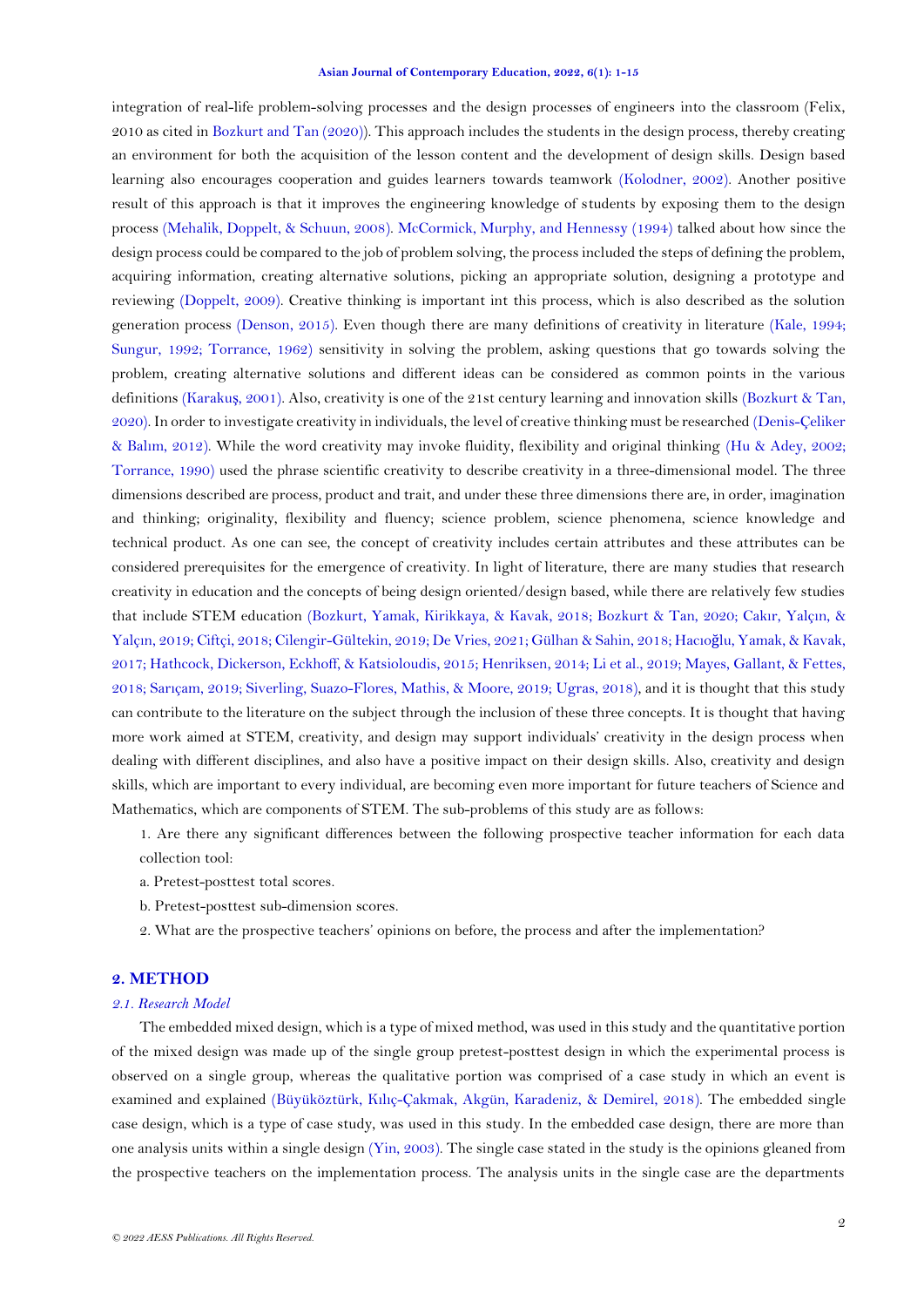(Science, Mathematics) the prospective teachers were attending. In the embedded mixed design that includes more than one type of data (quantitative, qualitative), in a study in which there is an experimental design, qualitative data can be applied before, during and after implementation consecutively [\(Creswell, 2014\)](#page-12-3).

### *2.2. Sample*

The sample of the study is made up of third-year prospective teachers studying at the Faculty of Education Department of Science Education (59 people) and the Department of Elementary Mathematics Education (51 people). While 19.1% of the total participants were male, 80.9% were female [\(Table 1\)](#page-2-0). Prospective Science teachers were chosen using criterion sampling, which is a type of purposive sampling with the possible criterion identified being the prospective teachers' enrolment in the Material Design in Science Teaching course, whereas the prospective Mathematics teachers were chosen using the convenience sampling method.

<span id="page-2-0"></span>

| <b>Variables</b> |             |        | Gender         | N   | Mean   |
|------------------|-------------|--------|----------------|-----|--------|
|                  |             | Female | Male           |     |        |
| Group            | Science     | 52     |                | 59  | 53.64  |
|                  | Mathematics | 37     | 14             | 51  | 46.36  |
| Total            |             | 89     | $\overline{2}$ | 110 | 100.00 |

**Table 1.** Sample traits.

### *2.3. Data Collection Tools*

In order for the implementation of data collection tools, permission was obtained from the Ethics Committee (XXX University Social Sciences and Humanities Scientific Research and Publishing Ethics Committee approval number 182 dated 23.10.2019) for the use of scales, and permission to apply the data collection tools was also obtained (Faculty of Education permission).

## *2.3.1. A Teacher Self-Efficacy Scale for STEM Practice*

This scale, developed by [Yaman, Ozdemir, and Akar-Vural \(2018\)](#page-14-8), in which validity and reliability studies were conducted on prospective teachers, is one-dimensional and consists of 18 items. It is a 5-point Likert scale (1:Never, 2:Rarely, 3:Sometimes, 4:Often, 5:Always). The KMO value calculated for the factor analysis was .98, the Bartlett Test results were  $X^2=208.3$ , p=.000 (RMSEA= .05, NFI= .99, CFI= 1.00, IFI= 1.00, RFI= .98, GFI= .90 and SRMR= .025). The Cronbach's Alpha internal consistency coefficient was calculated as .97 [\(Yaman et al., 2018\)](#page-14-8). In this study, the Cronbach Alpha value was calculated as .96.

### *2.3.2. The "How Creative are you?" Scale*

Developed by [Whetton and Cameron \(2002\)](#page-14-9) and adapted into Turkish by [Aksoy \(2004\)](#page-12-5), the 39 item 3-point Likert scale (Agree, Undecided, Disagree), reflects the traits, attitudes, values, motives and interests of students. The creativity scale was developed with the goal of identifying the highly creative personalities of individuals. The lowest score items cab receive on the scale is -2 and the highest score is 30. Levels of creativity are split into six groups which are, noncreative (<10 points), below average (10-19 points), average (20-39 points), above average (40-64 points), very creative (65-94 points), exceptionally creative (95-116). While the variance described as a result of factor analysis was calculated as 45%, the Cronbach Alpha value obtained was 0.939 [\(Aksoy, 2004\)](#page-12-5). The Cornbach Alpha value for this study was calculated as .67. Looking at the literature, while the generally acceptable Cronbach Alpha value is .70, it is also stated that values between .60 and .70 are also acceptable (Kılıç[, 2016\)](#page-13-14).

# *2.3.3. Self-Efficacy Scale of Teaching Material Utilization*

This scale, developed by [Korkmaz \(2011\)](#page-13-15), is a 23 item 5-point Likert scale (1:Never, 2:Rarely, 3:Sometimes,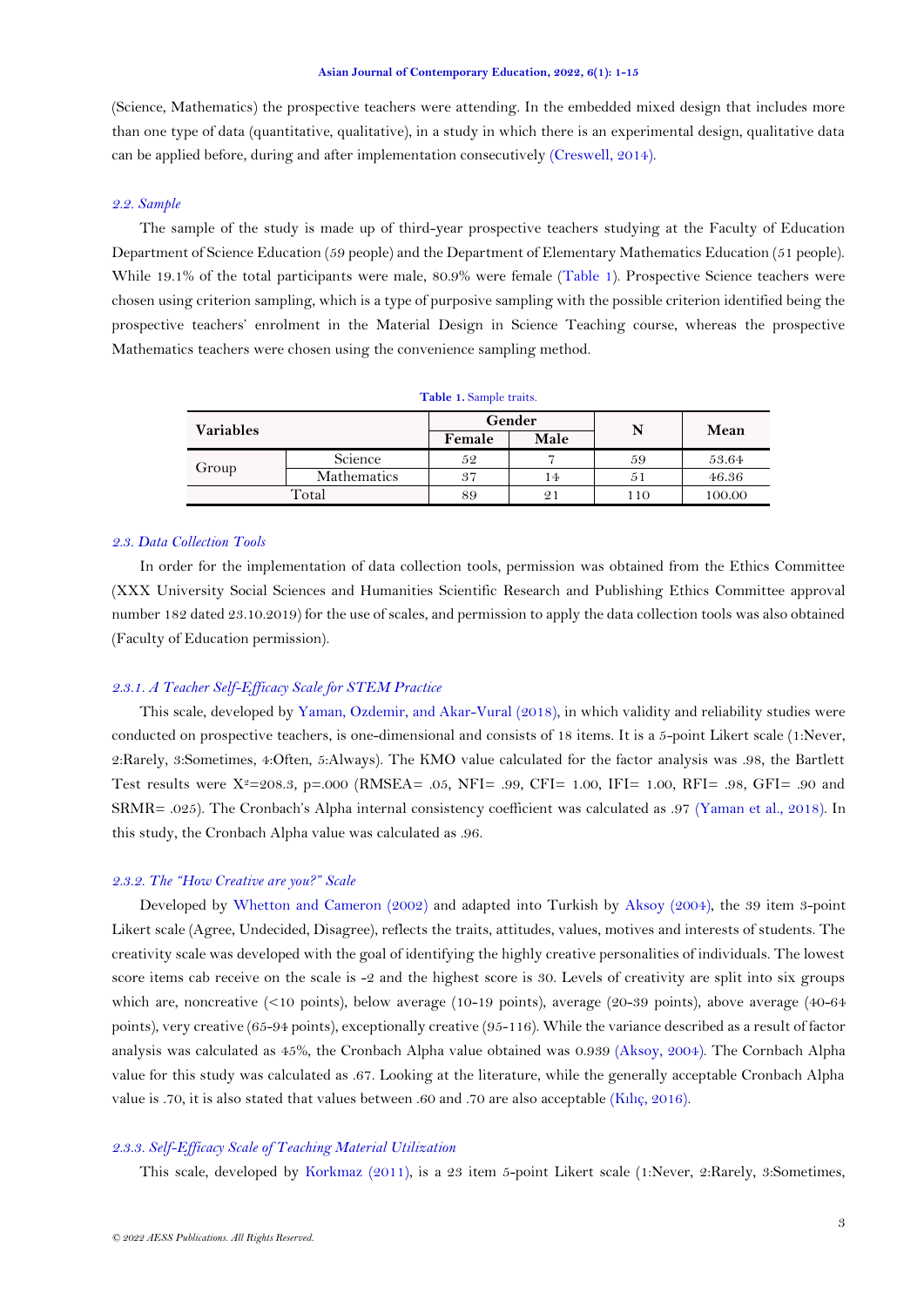4:Very Often, 5:Always) that is made up of 3 sub-dimensions, those sub-dimensions being content, use, and design. There are 10 items in the content sub-dimension, 6 items in the use sub-dimension, and 7 items in the design subdimension. The KMO value calculated for factor analysis was .93, and the results of the Bartlett Test were X2=2901.946, Sd=253, p<.001 (RMSEA= 0.055, SRMR= 0.057, GFI= 0.91, AGFI= 0.89, CFI= 0.97, NNFI= 0.96, IFI= 0.97). The Cronbach Alpha value of the scale was .822 for the scale, and .835 for the content sub-dimension, .685 for the use sub-dimension, and .620 for the design sub-dimension [\(Korkmaz, 2011\)](#page-13-15). The Cronbach Alpha value for this study was calculated as .94 and the value for the sub dimensions of content, use, and design were .87, .79 and .87 respectively.

#### *2.3.4. 21st Century Skills and Competences Scale Directed at Teaching Candidates*

This 42 item 5-point Likert scale (1: Never, 2:Rarely, 3:Sometimes, 4:Frequently, 5:Always), was developed by [Anagün, Atalay, Kilic, and Yasar \(2016\)](#page-12-6). This scale consists of 3 sub-dimensions which are learning and innovation skills, life and career skills, and information, media and technology skills. According to Partnership for 21st Century Skills (P21), learning and innovation skills are broken down into creativity and innovation, critical thinking and problem solving, communication and collaboration. The categories for life and career skills in the P21 are flexibility and adaptability, initiative and self-direction, social and cross-cultural skills, leadership and responsibility. Finally, the categories for information, media and technology skills are information literacy, media literacy, and information, communications and technology literacy. The KMO value calculated for factor analysis was .843 while the Bartlett Test results were  $X^2=4446.655$ ,  $Sd=2016$ ,  $p=.00$  (RMSEA= .055, NFI= .87, CFI= .93, IFI= .93, GFI= .82 and SRMR= .061). The Cronbach Alpha value of the scale was .889 and this value was calculated as .845, .826 and .810 for each sub-dimension respectively [\(Anagün et al., 2016\)](#page-12-6). In this study, the Cronbach Alpha value was calculated as .96 and the sub-dimensions were .94, .89 and .89 respectively.

### *2.3.5. Opinion form*

Opinion/self-evaluation forms were created by the researchers in order to gain written information before, during and after the implementation. The forms used before the implementation asked whether or not the participants felt they were adequate in design skills (no (1), somewhat (2), yes (3)) whereas the form used during the implementation asked participants to state the difficulties they faced in the implementation process and how they overcame these difficulties. The form used after the implementation asked the participants how STEM education had impacted them and the question about design skills that was asked before the implementation was reposed.

### *2.4. Implementation Process*

The education process to ascertain the impact of STEM education on the creative design skills of prospective teachers was planned to be carried out face to face. However, it was carried out during distance learning in line with the capabilities available to the students. The implementation process proceeded with the prospective Science teachers in the Material Design in Science Education course in groups of 6, and in groups of 7 in the Probability and Statistics Education course attended by prospective Mathematics teachers. During online education, the students received information about the design-based (identifying the problem, collecting information, brainstorming solutions, picking the appropriate solution, designing and evaluating a prototype) learning that was to take place along with the design activities planned in the context of STEM education. However, the materials could not be used with the students due to distance learning. During the process, the experimental process was implemented according to instructions given to the prospective teachers (groupwork to create a STEM lesson plan for each activity, draft drawings of models for each activity created using drawing programs, individually creating models). During online classes, it was expected that the students would research the subject-scope being taught in the activities, that they would discuss the subjectscope with their group and make a prototype drawing for the problems that were being solved. In addition to doing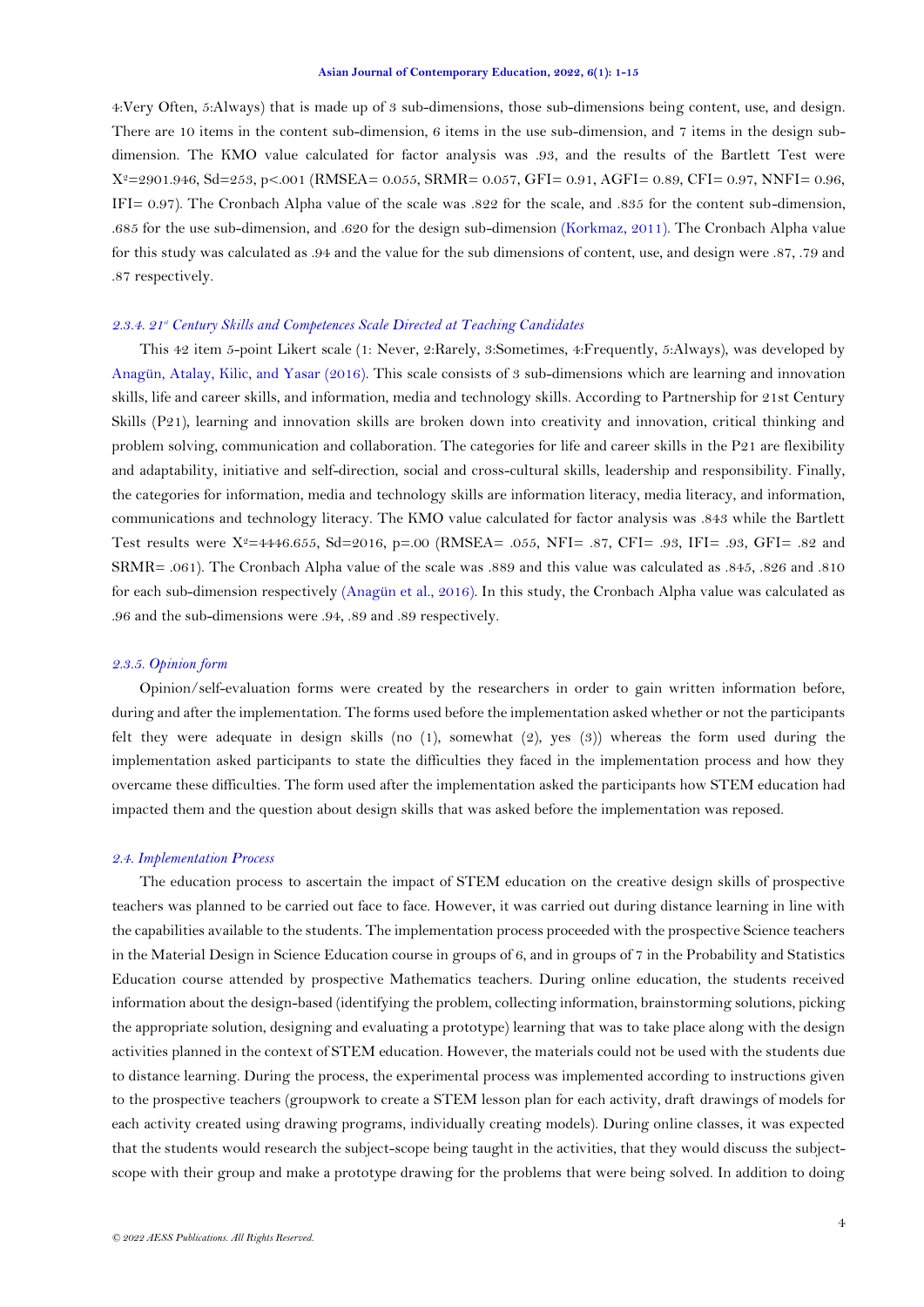research and drawing prototypes, active student participation was enabled by encouraging the students to use lowcost and accessible materials or household recyclables to do the activities and giving them opportunities to evaluate themselves and each other (self-evaluation form, peer evaluation rubric). The self-evaluation questions were prepared by the researchers keeping in mind the difficulties faced throughout the process and how these difficulties were overcome. The questions for evaluating their peers' homework were also prepared by the researchers, this time with a focus on use and characteristics of materials, design and scientific creativity. The STEM education program implemented for one semester is shown below (Activities were limited in order to ensure the education followed a set plan however, they designed the process according to a problem they themselves decided. Also, a two-week free design activity took place, thus encouraging the prospective teachers to think) in the [Table 2:](#page-4-0)

<span id="page-4-0"></span>

| Weeks               | <b>Activities</b>                                                                                                                                                                                                                                                            |
|---------------------|------------------------------------------------------------------------------------------------------------------------------------------------------------------------------------------------------------------------------------------------------------------------------|
| Weeks 1, 2, 3 and 4 | General Description-Introduction (What is STEM? examples of STEM practices, how<br>to prepare a STEM lesson plan? introduction of the STEM education process)                                                                                                                |
| Week 5              | Designing a Light Source                                                                                                                                                                                                                                                     |
| Week 6              | Designing a Bridge                                                                                                                                                                                                                                                           |
| Week 7              | Designing a Simple Machine Mechanism (Limitation: Must involve the Pascal Principle)                                                                                                                                                                                         |
| Week 8              | Free Design (Limitation: What kind of material can we design in order to teach a subject<br>we wish to teach in our own field? Look for an answer to this question. The material<br>you create must be different from the activities planned for other weeks)                |
| Week 10             | Designing a Windmill                                                                                                                                                                                                                                                         |
| Week 12             | Designing a Simple Machine Mechanism (Limitation: Must involve Compound Wheel<br>systems)<br>Game Design (Limitation: How can we create an educational game design for our<br>students? Look for an answer to this question)                                                 |
| Week 13             | Free Design (Limitation: What kind of material can we design in order to teach a subject<br>we wish to teach in our own field? Look for an answer to this question. The material<br>you create must be different from the activities planned for other weeks)                |
| Week 14             | Designing a Greenhouse                                                                                                                                                                                                                                                       |
| Week 15             | City Planning Design (Limitation: What can we do to solve a problem we face in the<br>area where we live, what kind of material can we design? Look for an answer to this<br>question. The material you create must be different from activities planned for other<br>weeks) |

### **Table 2.** STEM education program.

### *2.4.1. Pictures from the Implementation Process*

Some examples of the materials designed by the participants are shown in [Figure](#page-4-1) 1.



**Figure 1.** Some examples of materials designed by the participants.

## <span id="page-4-1"></span>*2.5. Data Analysis*

In this study, the SPSS 22.0 software package was used to analyse quantitative data. A normality test was conducted to ascertain if the data showed normal distribution. In cases where the sample size is larger than 35, the Kolmogorov-Smirnov test is used [\(McKillup, 2012\)](#page-13-3). Aside from the Kolmogrov-Smirnov test, skewness, kurtosis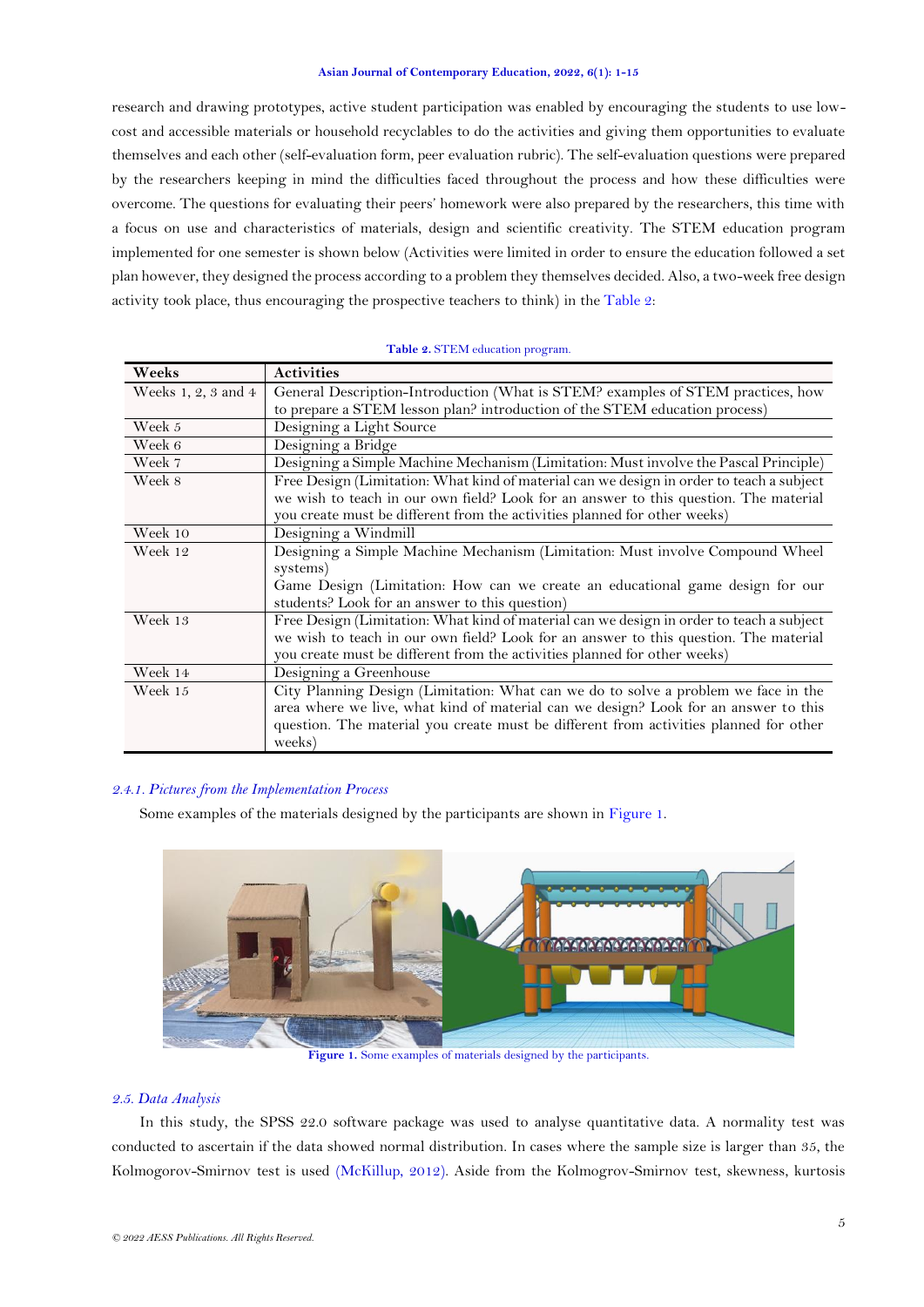values and Q-Q plot graph results were identified. Looking at the results, it was observed that the quantitative data had normal distribution. Therefore, the Dependent Sample t-Test was used in pretest-protest comparison. Descriptive analysis and content analysis was conducted for the analysis of qualitative data. In descriptive analysis, which is a type of qualitative data analysis, themes from a planned conceptual framework depending on the topic being studied are separated into codes while content analysis is the process of determining unclear themes and codes (Yıldırı[m &](#page-14-10)  Simş[ek, 2018\)](#page-14-10). The options method triangulation, consulting with experts, detailed description (direct quotation) were used for the persuasiveness (believability, reliability, confirmability) that must be included in the codes identified from the pre-decided themes in qualitative research [\(Guba & Lincoln, 1982\)](#page-13-16). For the appropriacy of the themes and codes developed, the consensus criterion was paid attention to and the reliability of agreement among coders was calculated using the Reliability = Consensus / (Consensus + Disagreement) x 100 formula [\(Miles & Huberman, 1994\)](#page-14-11). The results of the calculation identified agreement reliability as 97.1%. The disagreement seen in the codes occurred in the code of process planning under the design theme and agreement was enabled in sentences wherein the prospective teachers' opinions indirectly described the process aspect of design.

# **3. FINDINGS**

<span id="page-5-0"></span>The results featured below belong to third-year prospective teachers studying at the Department of Science Education and Department of Mathematics Education.

| Group                             | <b>Test</b> | N  |       | <b>SD</b> | DF |          | р        |
|-----------------------------------|-------------|----|-------|-----------|----|----------|----------|
| Science                           | Pretest     | 59 | 55.59 | 13.28     | 58 | $-8.016$ | $0.000*$ |
|                                   | Posttest    | 59 | 76.00 | 12.85     |    |          |          |
| <b>Mathematics</b>                | Pretest     | 51 | 52.78 | 12.62     | 50 | $-6.950$ | $0.000*$ |
|                                   | Posttest    | 51 | 70.41 | 12.41     |    |          |          |
| $N$ oto $\frac{1}{2}n \times 0.5$ |             |    |       |           |    |          |          |

**Table 3.** Dependent sample t-test results for self-efficacy scale for stem practice.

**Note:** \*p<.05.

[Table 3](#page-5-0) shows that according to the dependent sample t-test results of the teacher self-efficacy scale for STEM practice scale pretest posttest scores, significant change was identified  $(t(58) = -8.016, p=0.000; t(50) = -6.950,$ p=0.000) in favour of the posttest scores ( $\overline{X}$ =76.00;  $\overline{X}$ =70.41) in both groups.

<span id="page-5-1"></span>

|                            | <b>THORE IS LOCKEROID BUILDING CORPORATION IN THE MUNICIPALITY</b> |    |       |           |    | , ou ovare. |          |
|----------------------------|--------------------------------------------------------------------|----|-------|-----------|----|-------------|----------|
| Group                      | <b>Test</b>                                                        | N  |       | <b>SD</b> | DF |             |          |
| Science                    | Pretest                                                            | 59 | 49.20 | 9.87      | 58 | $-2.399$    | $0.020*$ |
|                            | Posttest                                                           | 59 | 54.88 | 14.49     |    |             |          |
| <b>Mathematics</b>         | Pretest                                                            | 51 | 50.57 | 10.75     | 50 | $-2.082$    | $0.042*$ |
|                            | Posttest                                                           | 51 | 55.96 | 14.49     |    |             |          |
| <b>Note:</b> $*_{p<.05}$ . |                                                                    |    |       |           |    |             |          |

Table 4. Dependent sample t-test results for how creative are you scale.

[Table 4](#page-5-1) shows that according to the dependent sample t-test results of the how creative are you scale pretest posttest scores, significant change was identified  $(t(58) = -2.399, p=0.020; t(50) = -2.082, p=0.042)$  in favour of the posttest scores  $(\overline{X} = 54.88; \overline{X} = 55.96)$  in both groups.

<span id="page-5-2"></span>[Table 5](#page-5-2) shows that according to the dependent sample t-test results of the self-efficacy scale of teaching material utilization pretest posttest total scores, significant change was identified (t(58)= -8.937, p=0.000; t(50)= -4.521, p=0.000) in favour of the posttest scores ( $\overline{X}$ =101.79;  $\overline{X}$ =100.35) in both groups. Also, when each sub-dimension was analysed, significant change was identified  $(t(58) = -8.532, p=0.000; t(58) = -7.730, p=0.000; t(58) = -7.995, p=0.000; t(58) = -7.995$ t(50)= -4.944, p=0.000; t(50)= -4.361, p=0.000; t(50)= -2.821, p=0.007) in favour of the posttest scores ( $\overline{X}$ =43.49;  $\overline{X}$ =26.59;  $\overline{X}$ =31.71;  $\overline{X}$ =43.65;  $\overline{X}$ =25.88;  $\overline{X}$ =30.82).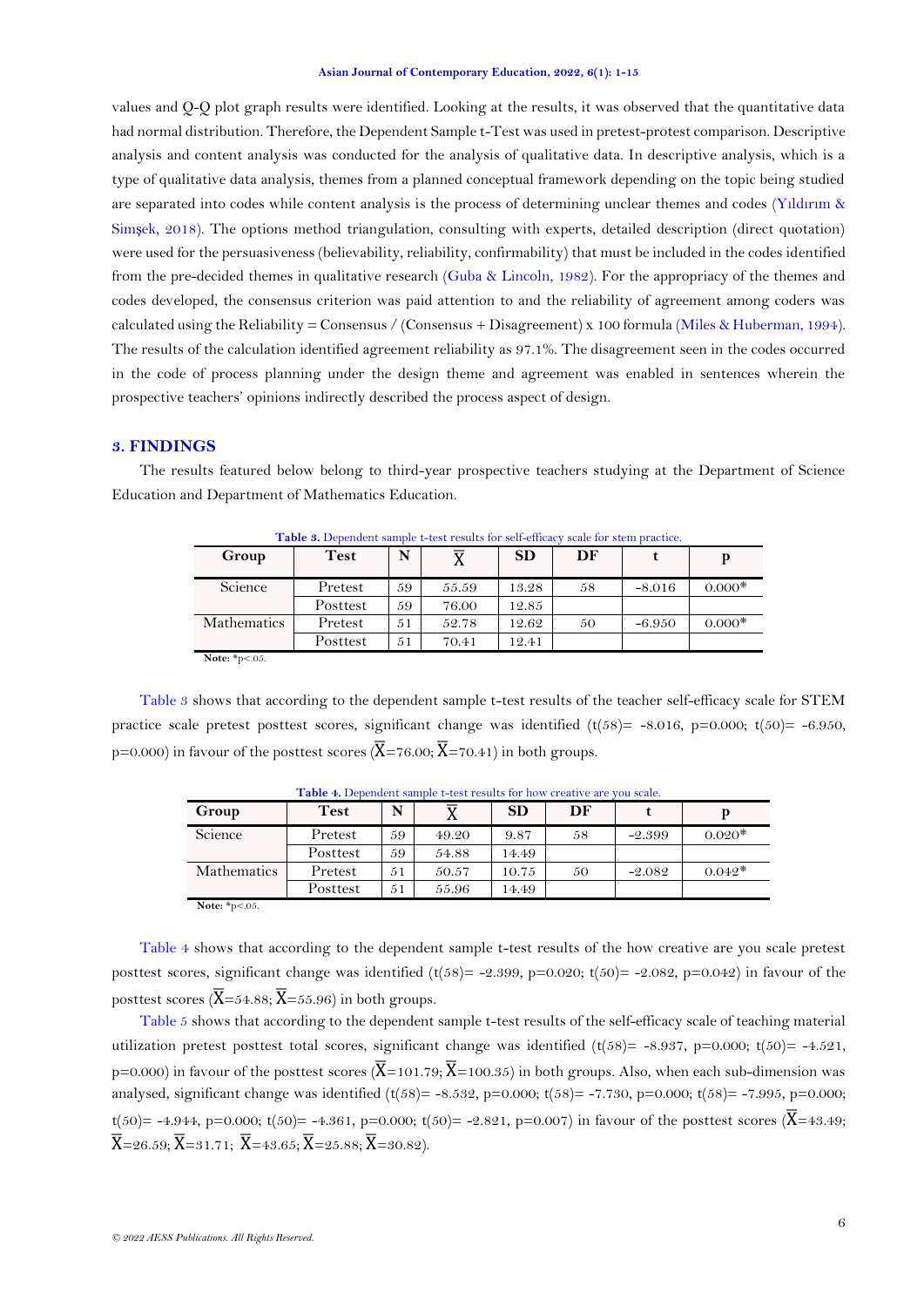<span id="page-6-2"></span>

| Group              | Sub-Dimension | <b>Test</b> | N  | $\overline{X}$ | <b>SD</b> | DF | $\mathbf t$ | p        |
|--------------------|---------------|-------------|----|----------------|-----------|----|-------------|----------|
|                    | Content       | Pretest     | 59 | 36.75          | 5.84      | 58 | $-8.532$    | $0.000*$ |
|                    |               | Posttest    | 59 | 43.49          | 5.03      |    |             |          |
|                    | Use           | Pretest     | 59 | 22.81          | 3.88      | 58 | $-7.730$    | $0.000*$ |
| Science            |               | Posttest    | 59 | 26.59          | 2.68      |    |             |          |
|                    | Design        | Pretest     | 59 | 27.17          | 4.28      | 58 | $-7.995$    | $0.000*$ |
|                    |               | Posttest    | 59 | 31.71          | 3.35      |    |             |          |
|                    | Total         | Pretest     | 59 | 86.73          | 12.90     | 58 | $-8.937$    | $0.000*$ |
|                    |               | Posttest    | 59 | 101.79         | 10.38     |    |             |          |
|                    | Content       | Pretest     | 51 | 39.33          | 4.67      | 50 | $-4.944$    | $0.000*$ |
|                    |               | Posttest    | 51 | 43.65          | 4.59      |    |             |          |
|                    | Use           | Pretest     | 51 | 23.45          | 2.64      | 50 | $-4.361$    | $0.000*$ |
| <b>Mathematics</b> |               | Posttest    | 51 | 25.88          | 2.99      |    |             |          |
|                    | Design        | Pretest     | 51 | 28.94          | 3.39      | 50 | $-2.821$    | $0.007*$ |
|                    |               | Posttest    | 51 | 30.82          | 3.49      |    |             |          |
|                    | Total         | Pretest     | 51 | 91.72          | 9.88      | 50 | $-4.521$    | $0.000*$ |
|                    |               | Posttest    | 51 | 100.35         | 10.31     |    |             |          |

| Table 5. Dependent sample t-test results for self-efficacy scale of teaching material utilization |  |  |
|---------------------------------------------------------------------------------------------------|--|--|
|                                                                                                   |  |  |

**Note:** \*p<.05.

**Table 6.** Dependent sample t-test results for 21st century skills and competences scale.

<span id="page-6-0"></span>

| Group       | <b>Sub-Dimension</b>      | <b>Test</b> | N  | $\bar{\mathbf{X}}$ | <b>SD</b> | DF | t        | p        |
|-------------|---------------------------|-------------|----|--------------------|-----------|----|----------|----------|
|             | Learning and Innovation   | Pretest     | 59 | 61.37              | 8.91      | 58 | $-6.880$ | $0.000*$ |
|             | <b>Skills</b>             | Posttest    | 59 | 68.34              | 8.02      |    |          |          |
|             | Life and Career Skills    | Pretest     | 59 | 72.61              | 7.83      | 58 | $-7.467$ | $0.000*$ |
| Science     |                           | Posttest    | 59 | 79.66              | 6.73      |    |          |          |
|             | Information, Media<br>and | Pretest     | 59 | 32.49              | 4.50      | 58 | $-4.841$ | $0.000*$ |
|             | Technology Skills         | Posttest    | 59 | 35.54              | 3.77      |    |          |          |
|             | Total                     | Pretest     | 59 | 166.47             | 18.98     | 58 | $-7.535$ | $0.000*$ |
|             |                           | Posttest    | 59 | 183.54             | 16.79     |    |          |          |
|             | Learning and Innovation   | Pretest     | 51 | 60.41              | 10.53     | 50 | $-2.200$ | $0.032*$ |
|             | <b>Skills</b>             | Posttest    | 51 | 64.55              | 9.38      |    |          |          |
|             | Life and Career Skills    | Pretest     | 51 | 70.86              | 9.68      | 50 | $-2.370$ | $0.022*$ |
|             |                           | Posttest    | 51 | 75.06              | 9.44      |    |          |          |
|             | Information, Media<br>and | Pretest     | 51 | 32.10              | 5.39      | 50 | $-2.920$ | $0.005*$ |
| Mathematics | Technology Skills         | Posttest    | 51 | 35.06              | 4.79      |    |          |          |
|             | Total                     | Pretest     | 51 | 163.37             | 23.61     | 50 | $-2.597$ | $0.012*$ |
|             |                           | Posttest    | 51 | 174.67             | 22.06     |    |          |          |

**Note:** \*p<.05

[Table 6](#page-6-0) shows that according to the dependent sample t-test results of the 21st century skills and competences scale directed at teaching candidates pretest posttest total scores, significant change was identified  $(t(58) = -7.535$ , p=0.000; t(50)= -2.597, p=0.012) in favour of the posttest scores ( $\overline{X}$ =183.54;  $\overline{X}$ =174.67) in both groups. Also, when each sub-dimension was analysed, significant change was identified  $(t(58)= -6.880, p=0.000; t(58)= -7.467, p=0.000;$ t(58)= -4.841, p=0.000; t(50)= -2.200, p=0.032; t(50)= -2.370, p=0.022; t(50)= -2.920, p=0.012) in favour of the posttest scores ( $\overline{X}$ =68.34;  $\overline{X}$ =79.66;  $\overline{X}$ =35.54;  $\overline{X}$ =64.55;  $\overline{X}$ =75.06;  $\overline{X}$ =35.06).

**Table 7.** Descriptive statistics table directed at prospective teachers' design skills.

<span id="page-6-1"></span>

| Group              | <b>Stage</b>          |              | <b>Options</b>   |                                     |      |  |  |  |
|--------------------|-----------------------|--------------|------------------|-------------------------------------|------|--|--|--|
|                    |                       | No(1)        | Somewhat (2)     | Yes $(3)$                           |      |  |  |  |
| Science            | Before implementation | 11 $(\%9.8)$ | $32 \ ( \%28.6)$ | 16(%14.3)                           | 2.08 |  |  |  |
|                    | After implementation  | $1\ (%, 9)$  | 22(%19.6)        | $36 \left( \frac{9}{6}32.1 \right)$ | 2.59 |  |  |  |
| <b>Mathematics</b> | Before implementation | 13(%11.6)    | 31(%27.7)        | 7(%6.3)                             | 1.88 |  |  |  |
|                    | After implementation  | 3(962.7)     | 28(%25.0)        | 20(%17.9)                           | 2.33 |  |  |  |

Note: Do you feel competent about your design skills?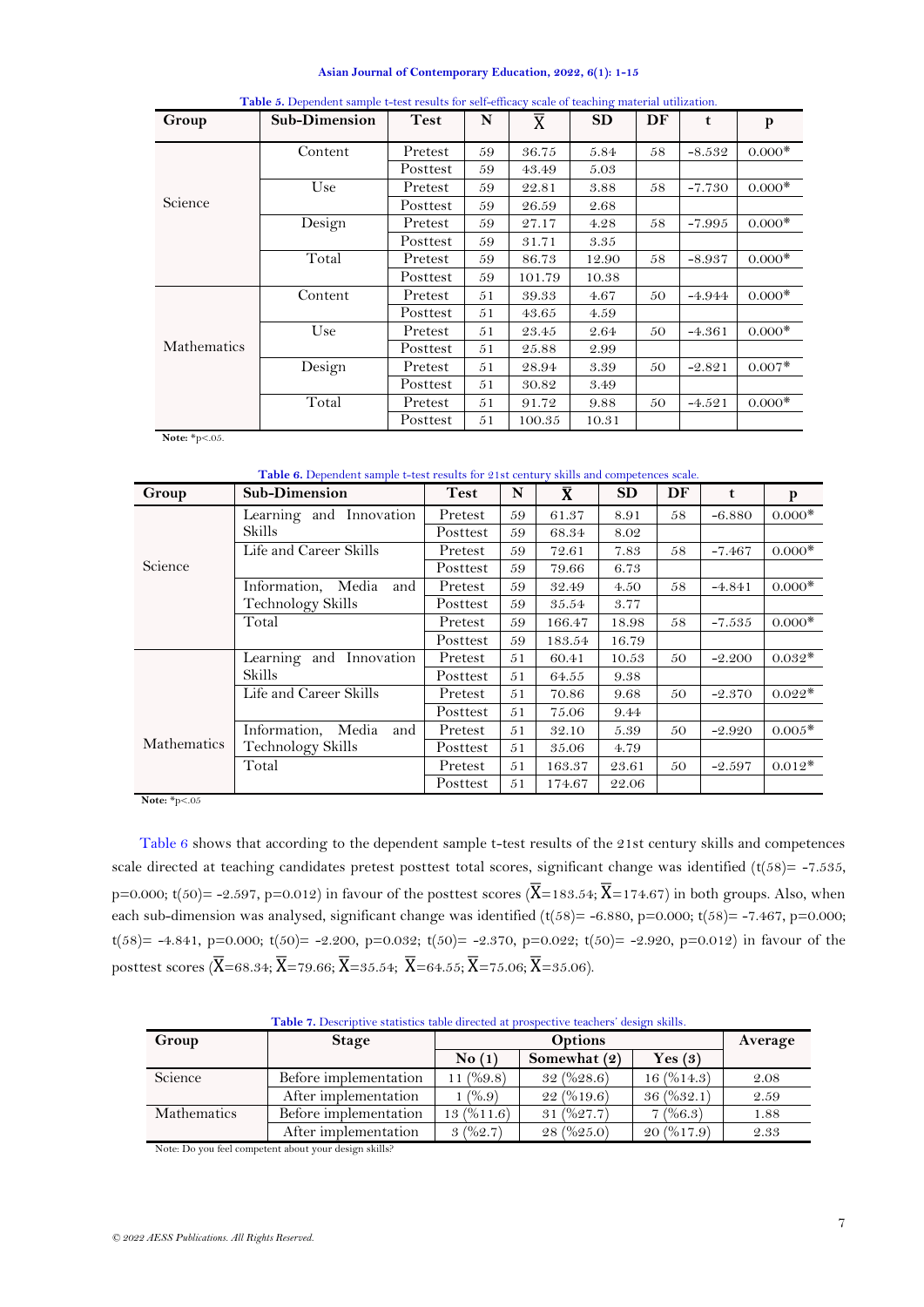[Table 7](#page-6-1) shows that the average of the answers given by prospective teachers to the question on if they feel competent about their design skills was  $\overline{X} = 2.08$  in the Science group before implementation and  $\overline{X} = 2.59$  after implementation. In the Mathematics group the average was  $\overline{X}$ =1.88 before implementation and  $\overline{X}$ =2.33 after implementation. Looking at some of the options, the number of students who answered "no" or "somewhat" went down in favour of the posttest whereas there was an increase in the number of students who answered "yes".

| Group       | Theme                | Codes                   | <b>Student</b>                                                                                                                                                                  | $\mathbf f$    |
|-------------|----------------------|-------------------------|---------------------------------------------------------------------------------------------------------------------------------------------------------------------------------|----------------|
|             | Creative<br>Thinking | Creative/creativity     | (S4, S12, S13, S15, S18, S19, S20, S22,<br>S23, S26, S27, S33, S36, S37, S39, S41,<br>S <sub>48</sub> , S <sub>49</sub> , S <sub>55</sub> , S <sub>56</sub> , S <sub>59</sub> ) | 21             |
|             |                      | New/innovative          | (S1, S14, S16, S26, S41, S55, S57)                                                                                                                                              | $\overline{7}$ |
|             |                      | Different perspective   | (S3, S7, S14, S16, S18)                                                                                                                                                         | 5              |
|             |                      | Imagination             | (S27, S44)                                                                                                                                                                      | $\mathcal{Q}$  |
| Science     |                      | Originality             | (S27)                                                                                                                                                                           | $\mathbf{1}$   |
|             | Design               | Product aspect          | (S5, S6, S7, S10, S13, S14, S16, S18,<br>S <sub>20</sub> , S <sub>24</sub> , S <sub>27</sub> , S <sub>33</sub> , S <sub>47</sub> )                                              | 13             |
|             |                      | Process planning aspect | (S4, S46, S53)                                                                                                                                                                  | 3              |
| Mathematics | Creative<br>Thinking | Creative/creativity     | (S1, S2, S4, S12, S13, S15, S19, S22,<br>S24, S26, S28, S37, S47, S51, S53, S55,<br>S <sub>59</sub>                                                                             | 17             |
|             |                      | New/innovative          | (S2, S5, S6, S9, S12, S13, S20, S21, 27,<br>S <sub>33</sub> , S <sub>56</sub> )                                                                                                 | 11             |
|             |                      | Different perspective   | (S3, S5, S6, S25, S36, S44, S50)                                                                                                                                                | 7              |
|             |                      | Original/originality    | (S22, S37)                                                                                                                                                                      | $\mathcal{Q}$  |
|             | Design               | Product aspect          | (S12, S16, S17, S22, S24, S28, S36, S48,<br>S51, S56)                                                                                                                           | 10             |
|             |                      | Process planning aspect | (S36, S45, S50)                                                                                                                                                                 | 3              |

**Table 8.** Prospective teachers' opinions on the impact of STEM education.

When [Table 8](#page-6-2) is examined, the opinions that are thought to be related to the creative thinking and design skills researched in line with the purpose of the study are examined and mentioned in this study. Therefore, the data collected from opinions was categorised under two themes, "creative thinking" and "design". When the opinions of prospective Science teachers were examined, the following were mentioned by the number of students stated in parentheses: "creative/creativity" (21), "new/innovative" (7), "different perspective" (5), "imagination" (2), "originality" (1), "product aspect" (13), "process planning aspect" (3). Looking at the opinions of the prospective Mathematics teachers, the following were mentioned by the number of students stated in parentheses: "creative/creativity" (17), "new/innovative" (11), "different perspective" (7), "original/originality" (2), "product aspect" (10), "process planning aspect" (3). Examples of quoted statements are given below.

S41(Science): "I developed my problem solving and creative thinking skills with STEM education. I realised that I could create new inventions when faced with problems."

S1(Science): "During the Stem education, being able to create things from nothing or add innovation to something that already exists on a given subject was interesting to me."

S16(Science): "It enabled us to come up with different ideas to develop something when an idea is presented in terms of practical thinking and project development."

S27(Science): "I learnt to think critically and creatively, and what kind of path I need to take when faced with a problem. I used my imagination and created original designs."

S47(Science): "It helps me to design materials."

S4(Science): "Before there were thinks we did not pay attention to when preparing a design or a lesson plan however, after receiving STEM education there was a difference for example, we actually used engineering in this part or technology in this part."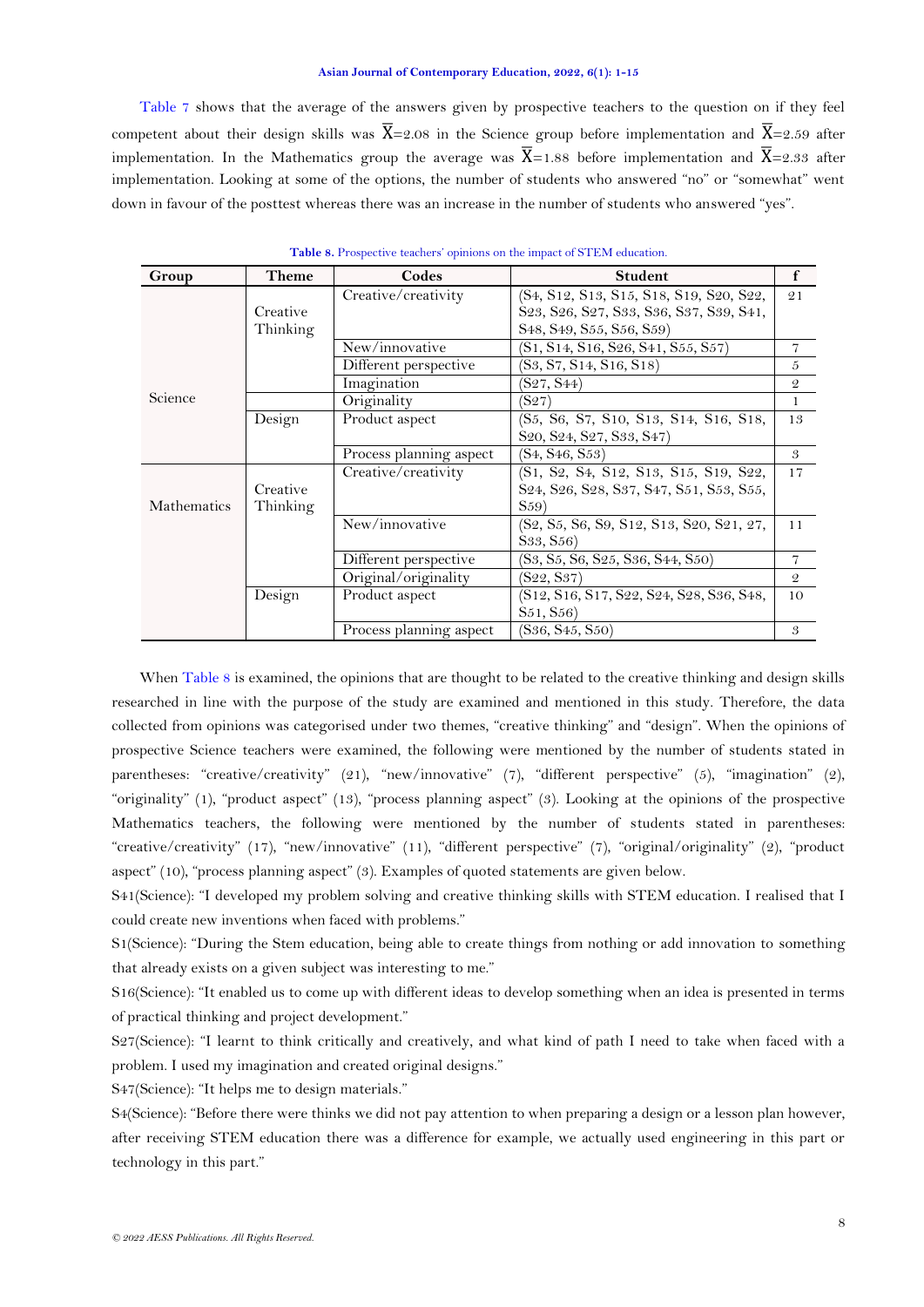<span id="page-8-0"></span>S2(Math): "I think it is very interesting to combine learning outcomes aimed at many subjects while also creating something new."

S6(Math): "It pushes one to think differently, to create new things."

S37(Math): "It contributed quite a bit to adding originality and creativity and it will continue to do so."

S16(Math): "It is quite interesting to create a product and that it is related to many fields."

S50(Math): "By listening to the projects my friends created, I was able to see different sides of an event. I learnt the stages of creating a project, I developed myself in the field of design."

When [Table 9](#page-8-0) is examined, it was identified that the prospective students faced various difficulties during the education process. When the opinions of prospective Science teachers were examined, the following difficulties were mentioned by the number of students stated in parentheses: "acquiring materials" (35), "drawing on the drawing program" (18), "coming up with ideas" (14), "making material components functional" (11), "lack of time" (10), "lapses in group communication" (10), "insufficient internet connection" (2). The prospective Science teachers described the following as solutions: "exchange of ideas (researcher, groupmate, family member, neighbour)"(35): "using reasoning (through research, trial and error)" (35). Looking at the opinions of the prospective Mathematics teachers, the following difficulties were mentioned by the number of students stated in parentheses: "drawing on the drawing program" (10), "coming up with ideas" (7), "making a decision" (6), "technical difficulties" (5), "acquiring materials" (4), "lack of time" (4), "making material components functional" (3), "insufficient internet connection" (3), "identifying learning outcomes/planning" (2). The prospective Mathematics teachers described the following as solutions: "exchange of ideas (groupmate)" (12), "using reasoning (through research)" (2). Also, prospective teachers in both groups except for those listed in the tables [\(Table 8](#page-6-2) and [Table 9\)](#page-8-0), stated that they did not experience any problems during the process while some stated that they faced difficulties but did not give any information about the solution and others did not express any opinions.

S2(Science): "I had issues with the motor because of the stay-at-home orders and the fact that my house is far from the stationary store, but I showed its implementation."

S9(Science): "It is very difficult to draw in the Tinkercad drawing program and because it is a very time consuming process I found it difficult to draw."

S22(Science): "It was difficult to come up with an original idea that had never been thought of before. However, we were able to come up with original ideas through group discussions."

S1(Science): "Since I made my model out of pasta, I had a lot of trouble putting the pasta together. I later solved my problem by tying the pasta in many places using string."

S49(Science): "We had trouble in groupwork. The meetings were disjointed. This happened because we had internet issues. We also had limited time. Unfortunately, we could not solve the internet problems experienced by our friends." S54(Science): "It was somewhat difficult to communicate with our groupmates remotely. However, we solved the problem by communicating with each other at a set time."

S40(Science): "We did not experience any big problems because we divided the labour. I could not find the balloon necessary for modelling and I needed to send it emergently. I used a plastic bag instead of a balloon."

S18(Math): "I had difficulty making 3 dimensional drawings in some cases however, the videos I watched and certain works I examined helped me overcome this issue."

S10(Math): "It can sometimes be difficult finding a time when everyone is available to work at the same time because everyone's home life is different and they may not see the messages immediately. This is why we try to decide what time we will meet a day in advance."

S23(Math): "It was challenging to come up with an original idea. We found an idea by brainstorming."

S30(Math): "We had quite a bit of hesitation about the originality of our ideas in this activity and we also had differences of opinion in the applicability however, because we believed it needed to be presented as a project and that its shortcomings needed to be discussed in terms of literature, we tried to develop it by adding more original ideas."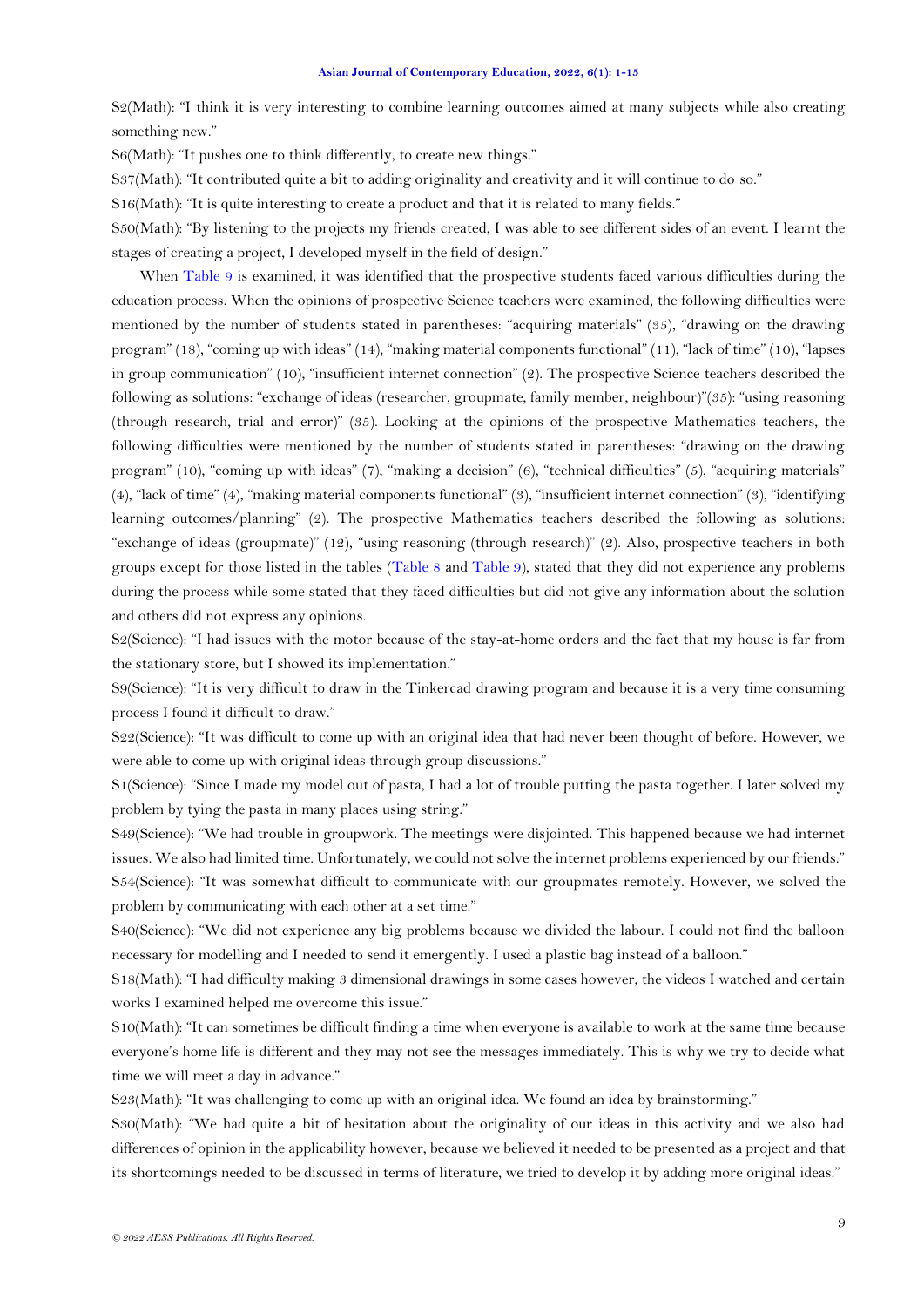S12(Math): "Due to internet and computer issues, we had trouble communicating with our friends and occasionally not being able to understand each other. The reason for this problem was our computers freezing as we were using our computers and the internet excessively due to distance learning, the tinkercad program was lagged after we finished the project and our project almost got deleted and we saved it at the last moment."

| Group           | <b>Theme</b>       | Codes                                    | <b>Student</b>                                                                                                                                                                      | $\mathbf f$    |
|-----------------|--------------------|------------------------------------------|-------------------------------------------------------------------------------------------------------------------------------------------------------------------------------------|----------------|
|                 | Difficulties faced | Acquiring materials                      | (S1, S2, S4, S7, S9, S10, S11, S12, S13, S15, S16,                                                                                                                                  | 35             |
|                 | in the education   |                                          | S17, S18, S20, S21, S22, S23, S25, S26, S29, S30,                                                                                                                                   |                |
|                 | process            |                                          | S31, S32, S37, S39, S40, S41, S43, S44, S45, S46,                                                                                                                                   |                |
|                 |                    |                                          | S <sub>48</sub> , S <sub>50</sub> , S <sub>51</sub> , S <sub>55</sub> )                                                                                                             |                |
|                 |                    | Drawing<br>the<br>drawing<br>on          | (S5, S7, S8, S9, S13, S17, S19, S20, S24, S28, S29,                                                                                                                                 | 18             |
|                 |                    | program                                  | S33, S35, S41, S43, S45, S46, S47)                                                                                                                                                  |                |
|                 |                    | Coming up with ideas                     | (S6, S9, S10, S11, S18, S22, S24, S27, S28, S30,<br>S31, S34, S36, S54)                                                                                                             | 14             |
|                 |                    | Making material components<br>functional | (S1, S2, S13, S22, S27, S30, S36, S39, S40, S51,<br>S <sub>55</sub>                                                                                                                 | 11             |
|                 |                    | Lack of time                             | (S1, S3, S4, S9, S13, S17, S18, S19, S49, S53)                                                                                                                                      | 10             |
|                 |                    | Lapses in group communication            | (S12, S13, S17, S21, S25, S26, S38, S49, S53, S54)                                                                                                                                  | 10             |
| Science         |                    | Insufficient internet connection         | (S13, S49)                                                                                                                                                                          | $\mathfrak{D}$ |
|                 | Solution           | Exchange of ideas (researcher,           | (S1, S2, S5, S6, S7, S8, S9, S10, S11, S13, S17, S18,                                                                                                                               | 35             |
|                 |                    | groupmate,<br>family<br>member,          | S <sub>19</sub> , S <sub>20</sub> , S <sub>22</sub> , S <sub>24</sub> , S <sub>27</sub> , S <sub>28</sub> , S <sub>29</sub> , S <sub>30</sub> , S <sub>31</sub> , S <sub>33</sub> , |                |
|                 |                    | neighbour)                               | S34, S35, S36, S39, S40, S41, S43, S45, S46, S47,                                                                                                                                   |                |
|                 |                    |                                          | S51, S54, S55)                                                                                                                                                                      |                |
|                 |                    | Using<br>reasoning<br>(through           | (S1, S2, S5, S6, S7, S8, S9, S10, S11, S13, S17, S18,                                                                                                                               | 35             |
|                 |                    | research, trial and error)               | S19, S20, S22, S24, S27, S28, S29, S30, S31, S33,                                                                                                                                   |                |
|                 |                    |                                          | S34, S35, S36, S39, S40, S41, S43, S45, S46, S47,<br>S51, S54, S55)                                                                                                                 |                |
|                 | Difficulties faced | Drawing<br>the<br>drawing<br>on          | (S4, S6, S11, S17, S18, S24, S27, S29, S37, S38)                                                                                                                                    | 10             |
|                 | in the education   | program                                  |                                                                                                                                                                                     |                |
|                 | process            | Lapses in group communication            | $(S3, S7, S10, S12, S15, S17, S21, S26, S28, S32)$                                                                                                                                  | 10             |
|                 |                    | Coming up with an idea                   | (S2, S8, S13, S22, S23, S34, S36)                                                                                                                                                   | $\overline{7}$ |
|                 |                    | Making a decision                        | (S5, S19, S25, S29, S30, S39)                                                                                                                                                       | 6              |
|                 |                    | Technical difficulty                     | (S9, S12, S15, S21, S32)                                                                                                                                                            | 5              |
|                 |                    | Lack of time                             | (S3, S10, S14, S27)                                                                                                                                                                 | $\overline{4}$ |
|                 |                    | Making material components               | (S31, S36, S37)                                                                                                                                                                     | 3              |
|                 |                    | functional                               |                                                                                                                                                                                     |                |
| Mathe<br>matics |                    | Insufficient internet connection         | (S7, S12, S21)                                                                                                                                                                      | 3              |
|                 |                    | Identifying learning outcomes            | (S13, S16)                                                                                                                                                                          | $\mathfrak{D}$ |
|                 |                    | Acquiring materials                      | (S7, S14)                                                                                                                                                                           | $\mathfrak{D}$ |
|                 | Solution           | Exchange of ideas (groupmate)            | (S2, S4, S5, S6, S8, S11, S17, S24, S22, S23, S29,<br>S38)                                                                                                                          | 12             |
|                 |                    | Using<br>reasoning<br>(through           | (S18, S31)                                                                                                                                                                          | $\mathcal{Q}$  |
|                 |                    | research, trial and error)               |                                                                                                                                                                                     |                |

### **Table 9.** Difficulties faced by prospective teachers and the solutions.

S14(Math): "It was challenging to try to create a project that was technological, efficient and useful all at once while also being low-cost. I think we should have a material in order to develop a design. The time provided for the homework was also limited."

S31(Math): "While designing the structures in Tinkercad, we found it difficult to arrange the directions of the structures because it was 3 dimensional. A structure that looked good from one angle did not look good from another. So, we reached a proper alignment by trying different angles."

S13(Math): "We found it hard to think of what we could do apart from normal greenhouse lighting. We found how we should approach it from an engineering standpoint difficult. We found it difficult to find appropriate learning outcomes."

S5(Math): "We spent a long time thinking about which of the ideas we found we were going to do in the end we reached a consensus on this design."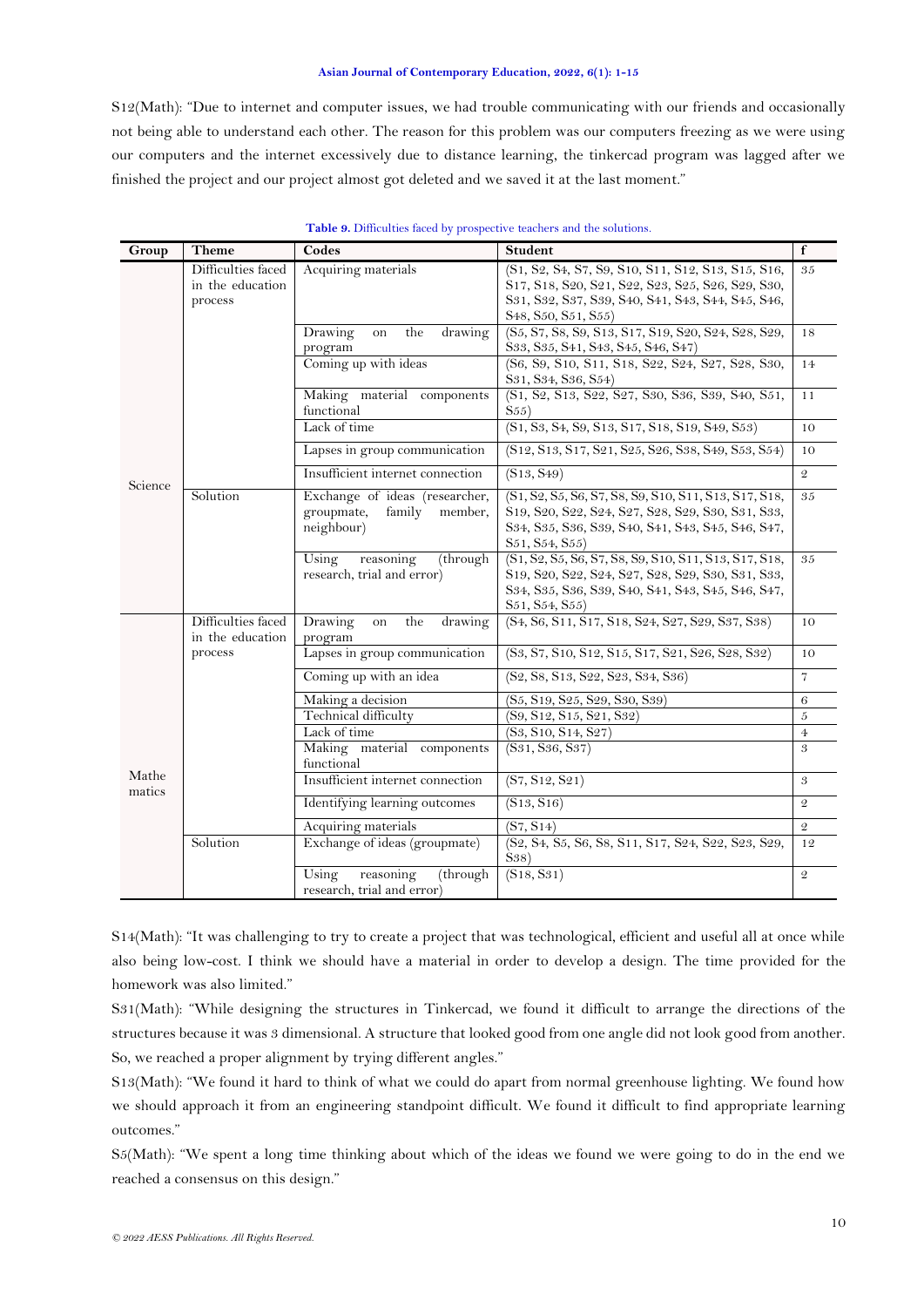### **4. DISCUSSION**

In this study, the impact of STEM education on the creative design skills of prospective teachers was investigated and interpretations were made in line with the data obtained.

Looking at the comparison of prospective teachers' pretest-posttest total and sub-dimension scores examined within the scope of the first sub-problem of the study, significant change in favour of the posttests was identified in all scales in both groups. This lead to the conclusion that the design based STEM education offered can increase prospective Science and Mathematics teachers' teacher self-efficacy, creativity, self-efficacy in utilising teaching materials (content, use, design) in STEM implementations, and their self-efficacy in 21st century skills (learning and innovation skills, life and career skills, information, media and technology skills. In addition, when the quantitative data obtained was examined, the answers given by prospective teachers before and after the implementation to the question "Do you feel competent in your design skills?" were looked at descriptively and when pre and post implementation averages were compared, an increase was found in favour of the post-implementation answers. This supports the increase in self-efficacy in utilising teaching materials that encompasses the creating, using and designing materials sub-dimension that involves materials. There are studies that support the findings of this study [\(Bozkurt & Tan, 2020;](#page-12-0) [Cetin & Kahyao](#page-12-3)ğlu, 2018; [Kendaloglu, 2021;](#page-13-17) [Sarac & Do](#page-14-12)ğru, 2021). In Bozkurt [and Tan \(2020\)](#page-12-0) study in which they examine creativity in design-based learning in STEM education that they conducted on middle school students; they reached the conclusion that design based learning is important for developing creativity. [Cetin](#page-12-3)  [and Kahyao](#page-12-3)ğlu (2018), in their study on the impact of STEM based activities on prospective Science teachers' attitudes on 21st century skills, found that positive attitudes about 21st century skills increased at the end of the implementation. [Kendaloglu \(2021\)](#page-13-17) researched the impacts of the process of developing a STEM activity on the STEM self-efficacy of prospective Science teachers, and came to the conclusion that engineering design-based, problem-centric and project-based STEM activities increase STEM self-efficacy. In their study in which they examined classroom teachers' experiences of STEM education design and implementation, [Sarac and Do](#page-14-12)ğru (2021) found that the STEM education that took place positively impacted the perceived self-efficacy of the prospective teachers. The prospective teachers also expressed positive opinions about the design and implementation process. [Arslanhan and Inaltekin \(2019\)](#page-12-7), in their study on the impact of design-based learning implementations on the STEM understanding of prospective Science teachers, concluded that design-based learning activities had a positive impact on developing creativity and other STEM competences, while also discussing how prospective teachers at the undergraduate level did not possess enough information and skill to use STEM with design-based activities and stated that they should be supported. [Kim, Oliver, and Kim \(2019\)](#page-13-18), in their study in which they aimed to develop the engineering design and teaching knowledge of prospective Science teachers, stated that prospective teachers' creative and systematic thinking skills can experience positive change within the scope of engineering design activities.

It was asked what effects the STEM education could have on the prospective teachers, and, in line with the purpose of the study, the data was analysed under two themes, "creative thinking" and "design". According to the answers of the prospective Science teachers, it was observed that the codes "creative/creativity", "new/innovative", "different perspective", "imagination", "originality" emerged. In the design themes, the codes "product aspect" and "process planning" were obtained. Looking at the prospective Mathematics teachers' answers, the codes that emerged in the creative thinking theme were "creative/creativity", "new/innovative", "different perspective", "original, originality" whereas the codes identified in the design theme were aimed at "product aspect" and "process planning". It was observed that the findings of this study overlap with imagination that is under the process dimension of scientific creativity, originality and flexibility under the trait dimension and technical product aspect described in a three-dimensional model in [Hu and Adey \(2002\)](#page-13-9) study targeted at the scientific creativity test for middle school students. It was also observed that the prospective teachers used the term creativity directly most frequently, followed by the term innovative. According to these results, it can be said that the implementation that took place had a positive impact on creativity and design skills.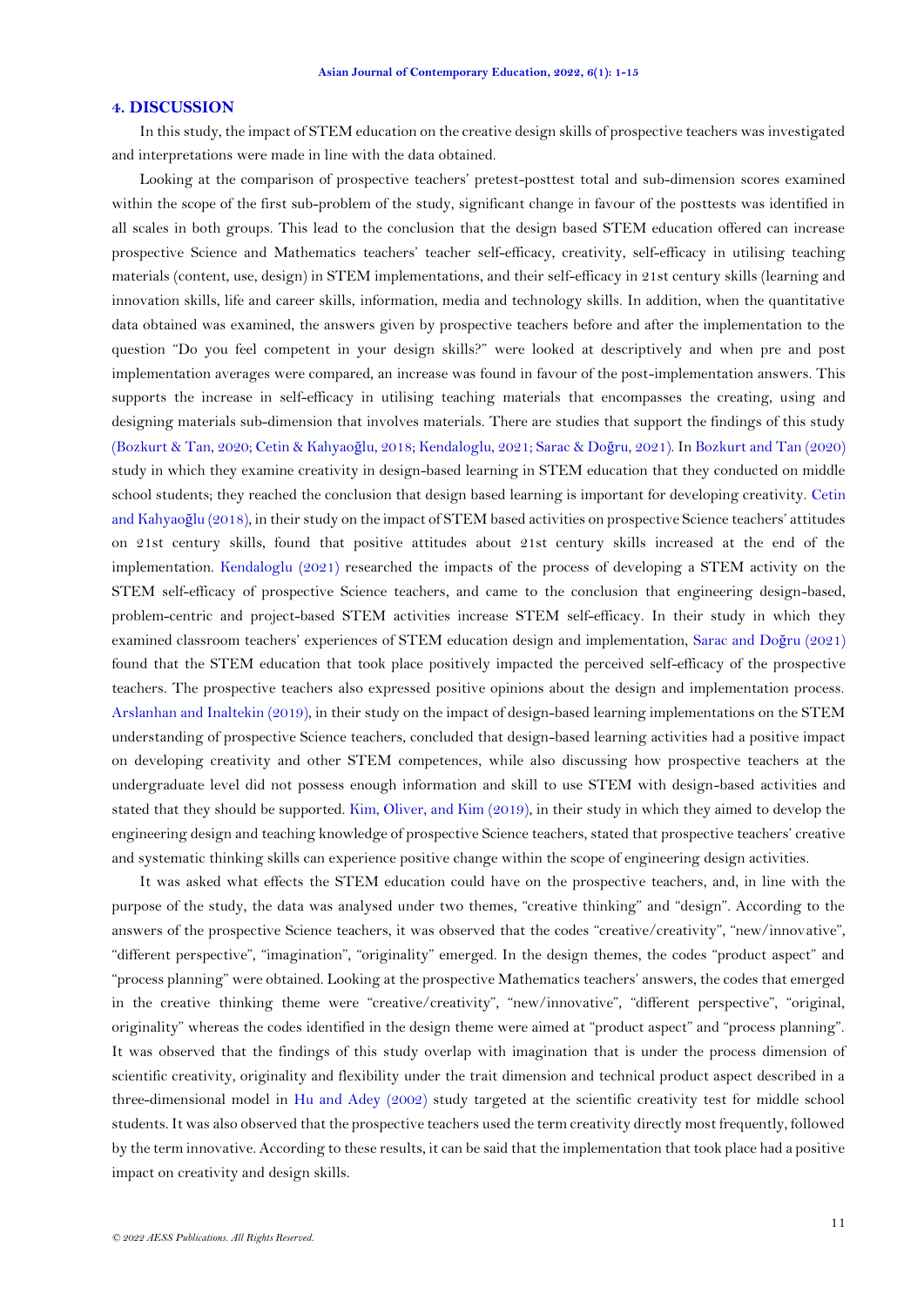In addition, the difficulties faced by prospective teachers in the education process and the solutions they found to overcome these difficulties were asked and looking at the codes identified as a result of the answers given by prospective Science teachers, the codes, in order of most to least frequent were as follows: "acquiring materials", "drawing on the drawing program", "coming up with ideas", "making the material components functional", "lack of time", "lapses in group communication", "insufficient internet connection" were seen as difficulties. Looking at the codes obtained as a result of the answers given by prospective Mathematics teachers, the codes, in order from most to least frequent were as follows "drawing on the drawing program", "lapses in group communication", "coming up with an idea", "making a decision", "technical difficulty", "lack of time", "making the material components functional" "identifying learning outcomes/planning", "acquiring materials" were seen as difficulties. Insofar as solutions, it was identified that both groups used "exchange of ideas" and "using reasoning", and it was observed that they could apply these solutions apart from to overcome the difficulties "lack of time" and "insufficient internet connection". [Bak](#page-12-8)ırcı [and Kaplan \(2021\)](#page-12-8) in their study on the difficulties faced by science teachers in the field of engineering and design skills and potential solutions, mentioned that the teachers were lacking in technical tools when it comes to engineering and design skills, and that they felt they were lacking in three-dimensional modelling. While this supports the topic of lack of materials faced in this study, it also puts forth the teachers' shortcomings insofar as drawing. The [Ministry of Education \(2018\)](#page-14-13) has stated that the changes in science and technology, the changing needs of society has impacted the characteristics that individuals must possess. The Ministry described these traits as creating information, making it functional, being able to make decisions, being able to communicate etc. As is clear from this statement, when the findings are interpreted, it was identified that individuals are not competent enough in the traits that they must possess, and it can be said that the implementation process provided a good environment for the acquisition of these traits, as suggested by the fact that "exchange of ideas" and "using reasoning" were stated as solutions utilised by the participants. In their study, Bakırcı [and Kaplan \(2021\)](#page-12-8) also found that Science teachers reported making use of the Mathematics, Visual Arts, Information Technologies, Turkish, Technology and Design fields in engineering and design skills implementations. In line with this, it can be thought that learning outcomes can be created in an interdisciplinary fashion, and that prospective teachers who struggle to create learning outcomes must be supported. It can be thought that utilising information from various disciplines in a way that creates cooperation within and between different disciplines, the problem of making material components functional can also be overcome.

### **5. CONCLUSION**

This study is limited by the sample groups in the implementation, the single group pretest posttest model, the implementation carried out (STEM implementations with design-based learning), the data collection tools used and the opportunities provided by the compulsory distance learning process underwent by the prospective teachers. Also, the redesign and finalisation of the decision stages included in design-based learning according to [Hynes et al. \(2011\)](#page-13-19), could not be carried out due to difficulties that arose. Another noteworthy issue is that, in STEM education, which includes the field of engineering, while the engineering design process creates an environment for developing science and mathematics content information [\(Cepni, 2018;](#page-12-9) [Kolodner, 2002\)](#page-13-2), this study focused more on design skills. In STEM integration, in which scientific inquiry and engineering design processes are included, design process implementations done without scientific inquiry are not in line with the structure of STEM education [\(Cepni, 2018\)](#page-12-9). Therefore, the study took place without ignoring this fact. In line with the results obtained, it can be said that with the STEM education carried out, teacher self-efficacy can be enhanced in both groups, thus enabling the environment for STEM implementations to take place, that the implementation carried out is a design process at the end of which a product is obtained, and that it enhances creativity, which is both one of the design skills and 21st century learning and innovation skills. It can be said that the STEM education carried out can be implemented with prospective teachers who will become instructors of Science and Mathematics, which are components of STEM, and that the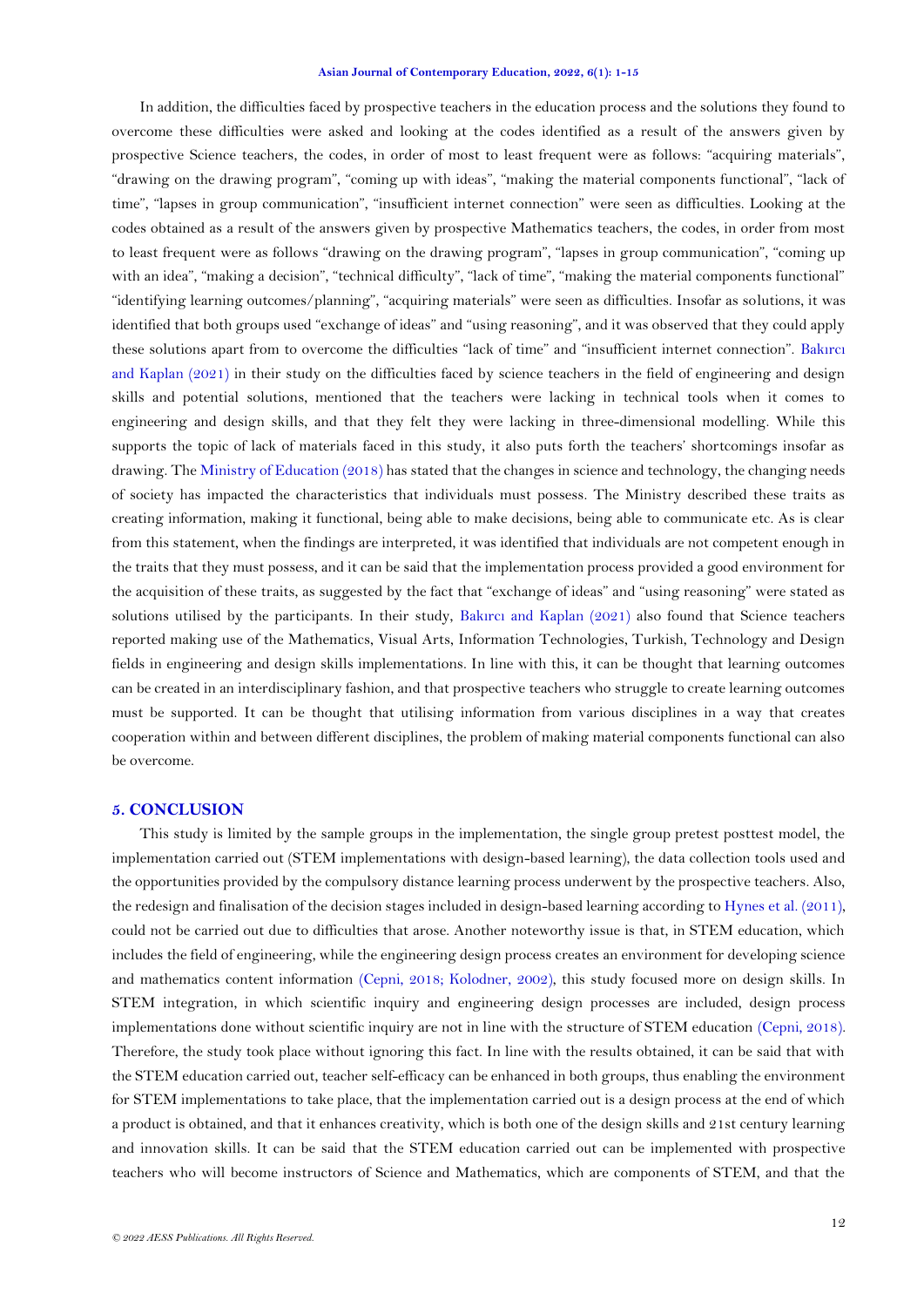<span id="page-12-3"></span>implementation of this education has a positive impact of creative design skills. In addition, it was observed that the prospective teachers did not state any negative opinions, except for acquiring materials, internet connection issues and technical difficulties, in this study that was intended to be carried out face to face in a laboratory setting, but was instead implemented during distance learning necessitated by the pandemic. If the problems faced are solved, it can mean that design-based STEM implementations can be carried out via distance learning.

## **6. SUGGESTIONS**

- 1. In line with the STEM education carried out, implementations that examine creativity and design skills can be carried out with prospective teachers from other fields, primary and middle school students, and the results of such implementations can be observed.
- 2. It can be highlighted that not only product production but also process design are within the scope of design skills.
- 3. Inter-disciplinary implementations that encourage teachers to come up with ideas can be carried out or the number of such implementations can be increased.
- 4. Individuals can be encouraged to take part in group activities, thus increasing interpersonal communication and enabling them to work cooperatively.
- 5. Prospective teachers can be encouraged to learn to use software such as drawing programs that they will use in the education process or prospective teachers can be offered training on this subject.
- 6. Environments in which prospective teachers can work in collaboration with experts from different disciplines in interdisciplinary implementations to create learning outcomes can be created.
- 7. Data collection tools, in which creativity and design skills can be measured in one place, can be developed.

**Funding:** This study was supported by the Akdeniz University Scientific Research Projects Coordination Unit. (Project Number: SBA-2020-5097). **Competing Interests:** The authors declare that they have no competing interests.

**Authors' Contributions:** All authors contributed equally to the conception and design of the study.

# **REFERENCES**

- <span id="page-12-5"></span>Aksoy, B. (2004). *Problem based learning approach in geography teaching.* Unpublished Doctoral Dissertation, Gazi University Institute of Educational Sciences, Ankara.
- <span id="page-12-6"></span>Anagün, S., Atalay, N., Kilic, Z., & Yasar, S. (2016). The development of a 21st century skills and competences scale directed at teaching candidates: Validity and reliability study. *Pamukkale University Journal of Education Faculty, 40*, 160-175.
- <span id="page-12-7"></span>Arslanhan, H., & Inaltekin, T. (2019). The effect of design-based learning practices on developing science teacher candidates' STEM understanding. *Centennial University Journal of the Faculty of Education, 17*(1), 231-265.Available at: https://doi.org/10.33711/yyuefd.691585.
- <span id="page-12-8"></span>Bakırcı, H., & Kaplan, Y. (2021). Problems faced by science teachers in the field of engineering and design skills. *Journal of Computer and Education Research, 9*(18), 626-654.Available at: https://doi.org/10.18009/jcer.908161.
- <span id="page-12-1"></span>Bozkurt, A., Esra , Yamak, H., Kirikkaya, E. B., & Kavak, N. (2018). The use of design-based learning for STEM education and its effectiveness on decision making skills. *Universal Journal of Educational Research, 6*(12), 2888-2906.
- <span id="page-12-0"></span>Bozkurt, A. E., & Tan, S. (2020). Concepts of creativity in design based learning in STEM education. *International Journal of Technology and Design Education, 31*, 503-529.Available at: https://doi.org/10.1007/s10798-020-09569-y.
- <span id="page-12-4"></span>Büyüköztürk, S., Kılıç-Çakmak, E., Akgün, O. E., Karadeniz, S., & Demirel, F. (2018). *Scientific research methods* (24th ed.). Ankara: Pegem Academy.
- <span id="page-12-2"></span>Cakır, Z., Yalçın, S. A., & Yalçın, P. (2019). investigation of the effects of preschool teacher candidates' creativity skills on montessori approach-based STEM effectiveness. *Journal of the International Scientific Research, 4*(2), 392-409.
- <span id="page-12-9"></span>Cepni, S. (2018). *STEM education from theory to practice*. Ankara: Pegem Academy.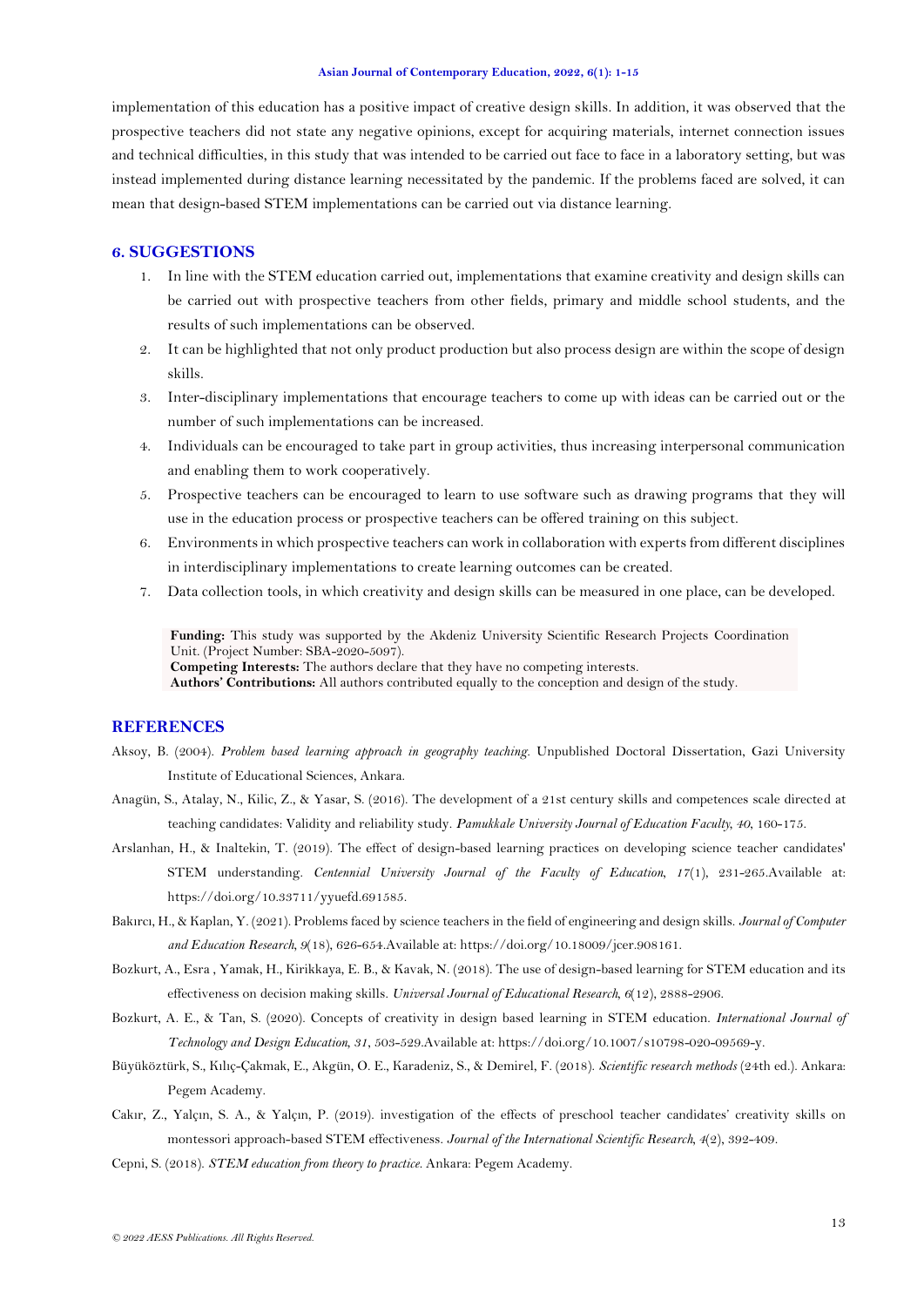- <span id="page-13-3"></span>Cetin, A., & Kahyaoğlu, M. (2018). The effects of STEM based activities on pre-service science teachers attitudes towards science, mathematics, engineering and technology, and 21st century skills. *Journal of Ekev Academy, 75*, 15-28.Available at: [http://dx.doi.org/10.17753/Ekev952.](http://dx.doi.org/10.17753/Ekev952)
- Ciftçi, M. (2018). *Effects of developed STEM activities on differential creative levels of students in middle school of students, differentials of STEM disciplinary and differances of STEM professions STEM professions.* Unpublished Master's Thesis Recep Tayyip Erdogan University Institute of Science, Rize.
- Cilengir-Gültekin, S. (2019). *The effects of drama based early STEM program on scientific process and creative thinking in preschool education.* Unpublished Master's Thesis. Adnan Menderes University, Institute of Social Sciences, Aydın.
- Creswell, J. W. (2014). *Research design: Qualitative, quantitative and mixed methods approaches* (4th ed.). California: Sage Publications.
- De Vries, M. J. (2021). Design-based learning in science and technology as integrated STEM. In Design-Based Concept Learning in Science and Technology Education (pp. 14-24): Brill Sense.
- <span id="page-13-8"></span>Denis-Çeliker, H., & Balım, A. G. (2012). The process of adaptation of scientific creativity scale into Turkish and evaluation criteria. *Usak University Journal of Social Sciences, 5*(2), 1-21.
- <span id="page-13-5"></span>Denson, C. D. (2015). Developing instrumentation for assessing creativity in engineering design. *Journal of Technology Education, 27*(1), 23–40.Available at: https://doi.org/10.21061/jte.v27i1.a.2.
- <span id="page-13-4"></span>Doppelt, Y. (2009). Assessing creative thinking in design-based learning. *International Journal of Technology and Design Education, 19*(1), 55-65.Available at: https://doi.org/10.1007/s10798-006-9008-y.
- <span id="page-13-0"></span>Gonzalez, H. B., & Kuenzi, J. J. (2012). *Science, technology, engineering, and mathematics (STEM) education: A primer*. Paper presented at the Washington, DC: Congressional Research Service, Library of Congress.
- <span id="page-13-16"></span>Guba, E. G., & Lincoln, Y. S. (1982). Epistemological and methodological bases of naturalistic inquiry. *ECTJ, 30*(4), 233- 252.Available at: https://doi.org/10.1007/bf02765185.
- <span id="page-13-10"></span>Gülhan, F., & Sahin, F. (2018). The effect of STEM integration activities on scientific creativities of 5th grade students. *Sakarya University Journal of Education, 8*(4), 40-59.Available at: https://doi.org/10.19126/suje.423105.
- <span id="page-13-11"></span>Hacıoğlu, Y., Yamak, H., & Kavak, N. (2017). The opinions of prospective science teachers regarding STEM education: The engineering design-based science education. *GEFAD/GUJGEF, 37*(2), 649-684.
- <span id="page-13-12"></span>Hathcock, S. J., Dickerson, D. L., Eckhoff, A., & Katsioloudis, P. (2015). Scaffolding for creative product possibilities in a designbased STEM activity. *Research in Science Education, 45*(5), 727-748.Available at: https://doi.org/10.1007/s11165-014- 9437-7.
- <span id="page-13-13"></span>Henriksen, D. (2014). Full STEAM ahead: Creativity in excellent STEM teaching practices. *The STEAM Journal, 1*(2), 1–7.
- <span id="page-13-9"></span>Hu, W., & Adey, P. (2002). A scientific creativity test for secondary school students. *International Journal of Science Education, 24*(4), 389-403.Available at: https://doi.org/10.1080/09500690110098912.
- <span id="page-13-19"></span>Hynes, M., Portsmore, M., Dare, E., Milto, E., Rogers, C., Hammer, D., & Carberry, A. (2011). *Infusing engineering design into high school STEM courses*. Paper presented at the NCETE.
- <span id="page-13-6"></span>Kale, N. (1994). Education and creativity. *Journal of Education for Life, 37*, 4-6.
- <span id="page-13-7"></span>Karakuş, M. (2001). Education and creativity. *Education and Science, 26*(119), 3-7.
- <span id="page-13-17"></span>Kendaloglu, E. (2021). *Investigation of the effects of STEM activity development process on entrepreneurship and STEM self-efficacy of preservice science teachers.* Unpublished Master's Thesis, Bursa Uludag University Institute of Educational Sciences, Bursa.
- <span id="page-13-14"></span><span id="page-13-1"></span>Kennedy, T., J., & Odell, M. R. L. (2014). Engaging students in STEM education. *Science Education International, 25*(3), 246-258. Kılıç, S. (2016). Cronbach's alpha reliability coefficient. *Journal of Mood Disorders, 6*(1), 47-48.
- <span id="page-13-18"></span>Kim, E., Oliver, J. S., & Kim, Y. A. (2019). Engineering design and the development of knowledge for teaching among preservice science teachers. *School Science and Mathematics, 119*(1), 24-34.Available at: https://doi.org/10.1111/ssm.12313.
- <span id="page-13-2"></span>Kolodner, J. L. (2002). Facilitating the learning of design practices: Lessons learned from an inquiry into science education. *Journal of Industrial Teacher Education, 39*(3), 9-40.
- <span id="page-13-15"></span>Korkmaz, O. (2011). Study of the validity and reliability of a self-efficacy scale of teaching material utilization. *Educational Research and Reviews, 6*(15), 843-853.Available at: https://doi.org/10.5897/err11.174.